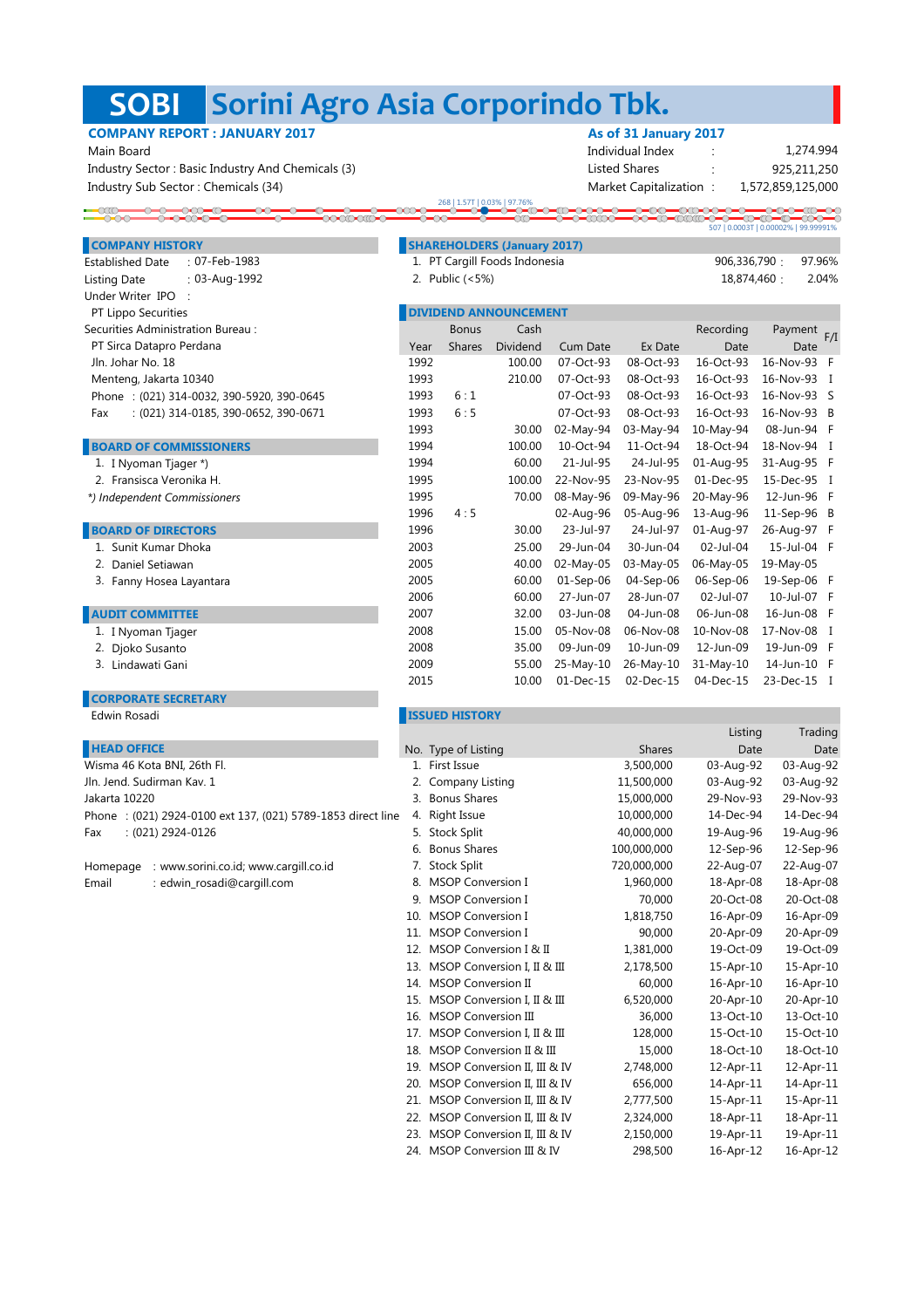## **Sorini Agro Asia Corporindo Tbk. SOBI**

**TRADING ACTIVITIES**





| <b>SHARES TRADED</b> | 2013  | 2014  | 2015  | 2016   | $Jan-17$ |
|----------------------|-------|-------|-------|--------|----------|
| Volume (Million Sh.) | 1     | 3     | 0.2   | 0.2    |          |
| Value (Billion Rp)   | 3     | 5     | 0.4   | 0.3    |          |
| Frequency (Thou. X)  | 0.7   | 0.2   | 0.1   | 0.1    |          |
| Days                 | 94    | 68    | 53    | 35     |          |
| Price (Rupiah)       |       |       |       |        |          |
| High                 | 2,425 | 2.800 | 3,050 | 2,000  |          |
| Low                  | 850   | 1,700 | 1.900 | 1.600  |          |
| Close                | 1,850 | 2,500 | 1,900 | 1,700  | 1,700    |
| Close*               | 1,850 | 2,500 | 1,900 | 1,700  | 1,700    |
| PER (X)              | 16.41 | 18.28 | 82.98 | 335.65 | 335.65   |
| PER Industry (X)     | 6.83  | 16.60 | 4.10  | 20.86  | 23.23    |
| PBV (X)              | 1.81  | 2.15  | 1.54  | 1.38   | 1.38     |
|                      |       |       |       |        |          |

Closing Price Freq. Volume Value Day Aeq 17 13 4 10 5 5 3 1 6 15 10 5 9 6 4 7 8 1 9 High Low Close Month  $(X)$ (Thou. Sh.) (Million Rp) Jan-13 1,330 850 1,300 64 1,300 96 111 17 1,750 1,340 1,640 68 50 13 Feb-13 80 Mar-13 1,790 1,610 1,620 18 15 25 4 Apr-13 1,690 1,400 1,450 37 74 111 10 May-13 1,450 1,100 1,300 25 84 100 5 Jun-13 1,400 1,180 1,400 9 25 32 5 Jul-13 1,440 1,320 6 3 1,420 4 5 Aug-13 1,300 1,300 1,300 1 8 10 1 Sep-13 1,530 1,350 1,500 10 13 18 6 417 973 1,879 Oct-13 2,425 1,530 2,000 15 Nov-13 2,000 1,700 1,790 25 55 103 10 Dec-13 1,950 1,700 1,850 10 15 27 5 Jan-14 1,980 1,700 1,930 39 75 139 9 Feb-14 1,850 2,020 2,075 14 78 147 6 2,075 1,900 1,900 11 14 Mar-14 4 <sub>0.30</sub> | Mar-14 2,075 1,900 1,900 11 14 27 Apr-14 2,100 1,900 1,910 21 67 132 7 48 92 8 2,100 1.825 2.100 11 2,100 May-14 Jun-14 2,200 2,100 2,200 6 13 27 1 2,358  $\mathsf{q}$ Jul-14 2,375 1,850 2,375 33 4,496 Aug-14 2,400 2,150 2,400 29 42 92 11 Sep-14 2,800 2,400 2,500 23 16 42 5 Oct-14 2,500 2,450 2,500 4 4 9 4 2,500 2,500 2,500 1 0.5 1 Nov-14 2,500 2,500 2,500 1 0.5 1 1 Dec-14 2,550 2,500 2,500 5 5 13 3 Jan-15 2,350 2,200 2,350 11 3 7 3 Feb-15 2,350 2,200 2,200 16 9 21 7 2,350 2,200 2,200 16 9 21 Mar-15 9 2,200 2,020 2,020 23 34 71 2,800 Apr-15 2,800 2,000 2,775 7 1 2 6 2,000 2,775 7 1 2 May-15 2,475 2,475 2,475 2 3 8 1 3,050 2,300 2,300 15 13 29 Jun-15 3,050 2,300 2,300 15 13 29 7 Jul-15 7 3,000 2,200 3,000 22 26 66 2,700 1,995 2,500 13 65 137 Aug-15 2,700 1,995 2,500 13 65 137 4 Sep-15 2,250 2,250 3 2,250 2,250 11 25 2 Oct-15 2,200 2,000 2,000 13 24 51 5 2,200 2,000 2,000 13 24 51 Nov-15 1,950 1,900 1,900 2 6 12 2 Dec-15 - - 1,900 - - - - -Jan-16 7 2,000 1,640 1,900 9 0.9 2 Feb-16 1,900 1,900 1,900 1 0.1 0.2 1 1,830 1,900 5 10 19 2,000 Mar-16 2,000 1,830 1,900 5 10 19 4 Apr-16 1,900 1,890 1,900 53 10 18 4 May-16 1,900 1,900 1,900 2 4 8 2 1,900 1,900 8 Jun-16 1,900 1,900 1,900 4 6 15 29 Jul-16 1,800 1,700 1,700 18 50 88 8 1,700 1,600 1,700 13 70 118 5 Aug-16 Sep-16 1,700 - 1,700 Oct-16 - - -  $Nov-16$ - - - - 1,700 - - - 1,700 Dec-16 - - 1,700 - - - - -- - - Jan-17 1,700 - - - - -

*\* Adjusted price after corporate action*